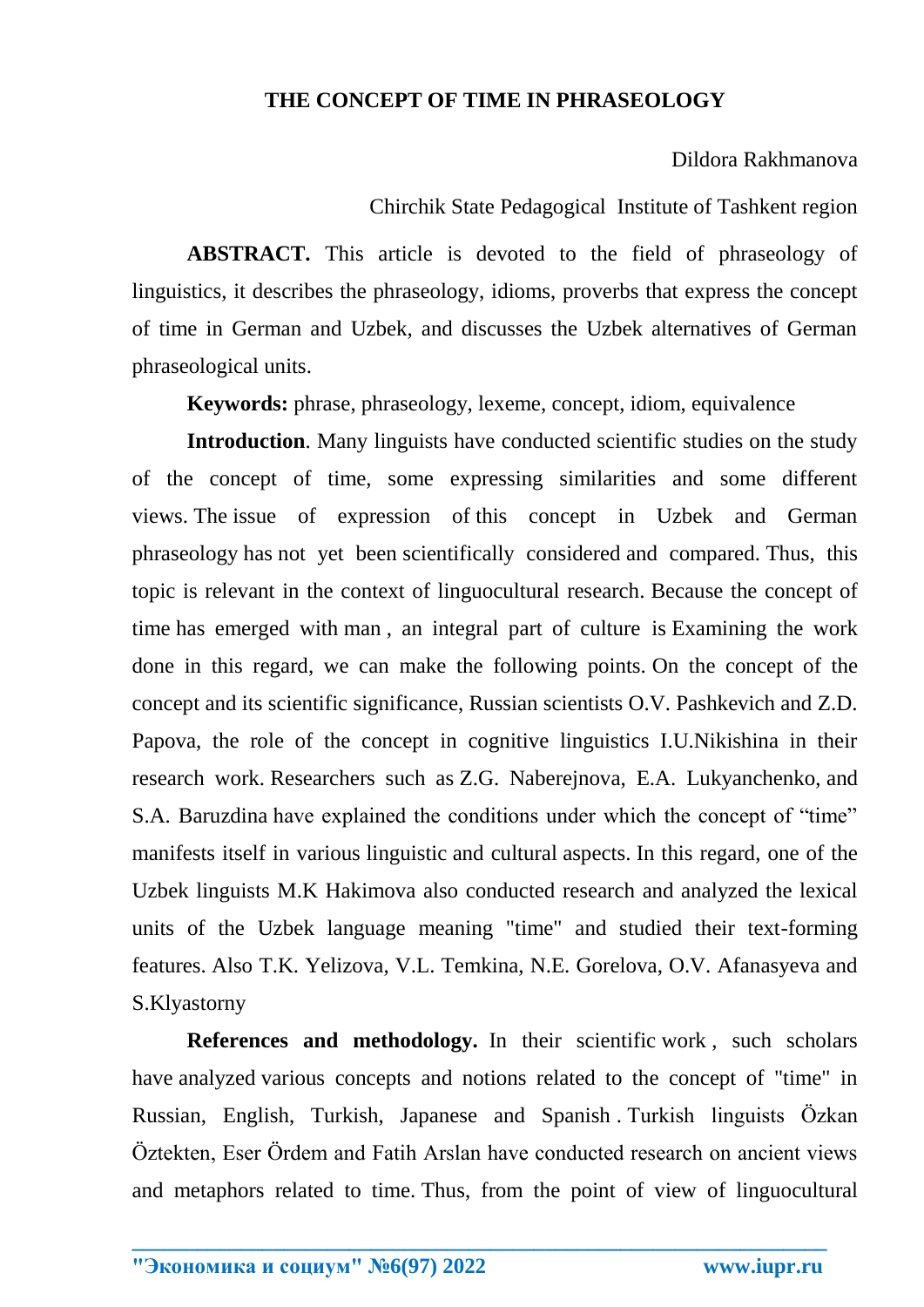studies, the study of the concept of "time" has been considered relevant, and a number of works have been done in this regard. Having studied them, we were once again convinced of how interesting the issue was. The main reason for choosing proverbs is that proverbs are one of the genres of concise, profound folklore, formed on the basis of the experience and observations of each nation over the centuries in socio-economic, political and cultural life. . For this reason, we decided to study the specific aspects of the concept of "time" in the example of phraseological units. During our research, about 100 German and Uzbek phraseological units representing the concept of "time" were collected and studied, and our research on the concept and conceptosphere related to the concept of "time" showed that phraseology and In linguoculturology, the concept of "time" is reflected in the following lexical units. These are lexemes such as "time", "opportunity", "summer", "early", "winter", "day", "day", "life". Phraseological units have the property of figurative representation of time. In this case, the meaning of time is expressed in two ways, ie as the main (leading) meaning or as a component (sema) that forms the main meaning. For example, **one day, one day, from abroad nose** (elburutdan), the **year of** o **n two months** as the semantics of the question when frazemalar. In addition, **one of the two words, k** o **zi on** Q **stained, head of the bag** qq **a value, both in the world** the meaning of terms such as leader. As we proceed to a detailed analysis of each word, term, and grammatical unit in general, we cannot deeply understand its modern essence without studying its basis, its stages of development. The time category we are studying is no exception. When the universe was created, there was a time, and there were a number of grammatical units that represented it. Some of them have now lost their original meaning as a result of various changes, while others have retained the function of expressing time. Phraseology within the German concept of "Time" can be divided into several semantic types according to the semantic meanings they express. For example, on the basis of factual examples collected from phraseological dictionaries of modern German phraseology, they can be called "short-term", "long-term", "exact time", "opportunity", "early", "late",

**\_\_\_\_\_\_\_\_\_\_\_\_\_\_\_\_\_\_\_\_\_\_\_\_\_\_\_\_\_\_\_\_\_\_\_\_\_\_\_\_\_\_\_\_\_\_\_\_\_\_\_\_\_\_\_\_\_\_\_\_\_\_\_\_**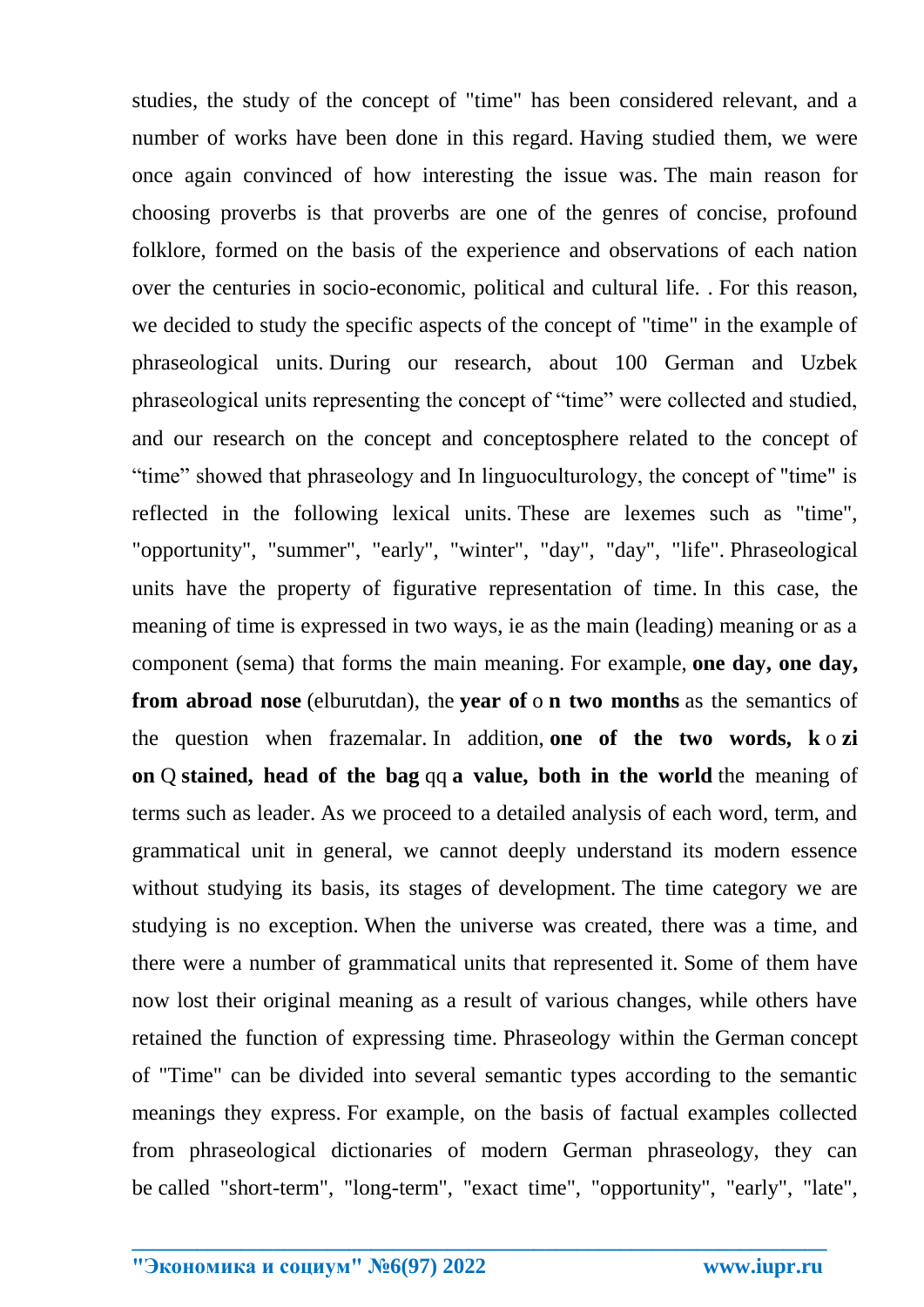"own". It is expedient to classify according to the group of phraseologys, which represent such concepts as "time", "periodic process", "duration". How accurate it is to divide them into such semantic types can be explained using separate examples below. In an interview with Zeit magazine, Mider focuses on the following article: Morgenstund hat Gold im Mund. This proverb has been used for many years in Germany as Morgenstund hat Brot im Mund. In the 20th century, the English proverb der frühe Vogel fängt den Wurm (The early bird catches the worm) became popular. $<sup>1</sup>$ </sup>

Examples of the second of the above groups are:

b) The concept of "hurry / don't hurry": Eil bringt im Kriege Heil. Tu recht und eile, doch rat mit Weile. The magic eilen, haben spät Feierabend. Wer eilig hat, der gehe langsam. auf Trab sein, etw. übers Knie brechen, jmdm. Feuer unter dem Hintern machen; etw. hat / mit etw. hat es Zeit),

c) the concept of "short term", "long term": ewig und drei Tage, von kurzer Dauer sein. The examples of "time" konstepti based on "a long -term or shortterm" means a case for extending the fulfillment of a long-term and short-term growth, such as the concept can be represented.

The concept of "Time" in German phraseology is often vividly expressed through German proverbs. That is, they reflect the content of the consequences and consequences inherent in the process of delay in the performance of an action. The concept of "periodic process" as expressed by FBs in German is more likely to be related to specific stages of human life or the names of the seasons . This concept specific event or action-based process to continue without interruption through the fulfillment. Idioms of unreal or unreal time: wenn Ostern und Pfingsten auf einen Tag fell; In this case, it would be expedient to translate into Uzbek (niemals) never. Für Zeit und Ewigkeit, jeden Augenblick, mit dem Glockenschlag, wie im Fluge and other phraseologies give the same meaning as the rapid passage of time, every minute. Idioms of mythological or religious

**\_\_\_\_\_\_\_\_\_\_\_\_\_\_\_\_\_\_\_\_\_\_\_\_\_\_\_\_\_\_\_\_\_\_\_\_\_\_\_\_\_\_\_\_\_\_\_\_\_\_\_\_\_\_\_\_\_\_\_\_\_\_\_\_**

**.** 

<sup>&</sup>lt;sup>1</sup>DA Rahmanova (2021) DIE BEDEUTUNG DES ONLINE-LERNENS IM FREMDSPRACHENUNTERRICHT Academic research in educational sciences 2 (CSPI conference 2), 470-473.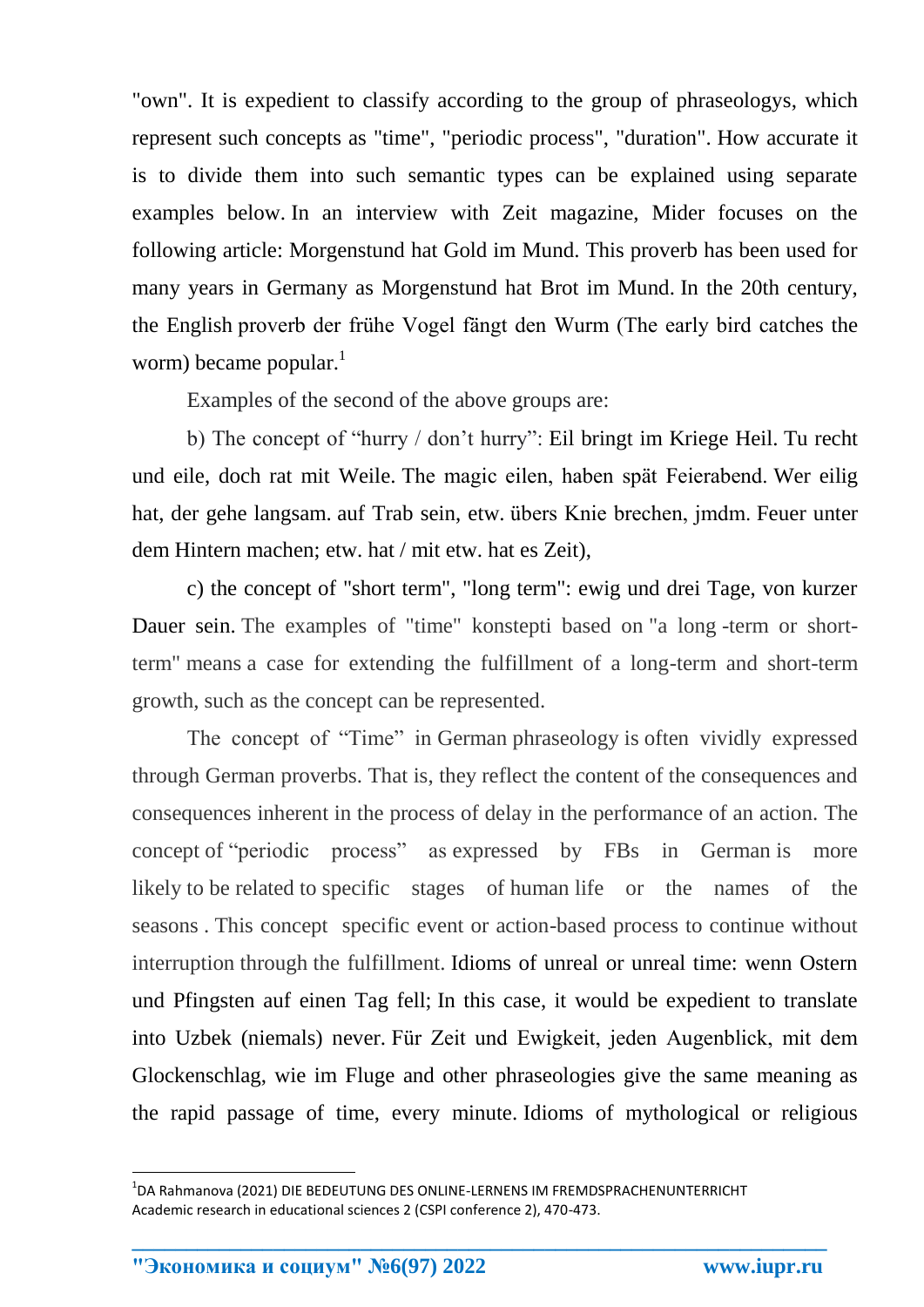nature: seit undenklichen Zeiten, das goldene Zeitalter, seit Adams Zeiten, Omas Zeiten ) the speed of time can be expressed by the following analogies: Schneckentempo, Affenzahn, Affengeschwindigkeit, Kriechtempo, Schritttempo. auf Adlersflügeln, im Handumdrehen - to do something quickly . - magic langsam, which means very slow, slow. This indicates that the time spent on an action is very slow. For example, Ich lese noch immer den Meredith vor, ich arbeite am Corneille im Schneckentempo weiter. [\[2\]](https://translate.googleusercontent.com/translate_f#_ftn2) Eine demokratische Kultur könnte so entstehen - im Schneckentempo zwar, aber hoffentlich unaufhaltsam. <sup>[\[3\]](https://translate.googleusercontent.com/translate_f#_ftn3)</sup> The following idioms include the time component: es ist allerhöchste Zeit, zu nachtschlafender Zeit, jmdm./ sich die Zeit mit etw. vertreiben, die fünfte Jahreszeit ewig und drei Tage, am Sankt-Nimmerleins-Tag, dem lieben Gott den Tag stehlen, die längste Zeit, von kurzer / nicht von langer Dauer sein, auf lange / kurze Sicht, binnen kurzem, die Stunde in Eilschritt, in Sturmschritt, in Sauseschritt, on Lebenszeit, on Lebtag nicht, on the Schnelle, in Sekundenschnelle, with Blitzesschnelle. Der Morgen ist weiser als der Abend. The best predators are the Zeit. Die Zeit ist des Menschen Lehrmeisterin. Zeit frisst Berg and Tal, Eisen and Stahl. Die Zeit heilt alle Wunden. Zeit brings Rosen; über etw. wächst Gras, die Zeit totschlagen. Metaphor has been used in paremia and idioms representing the above time concept. In German, time often works as a type of powerful living organism: Zeit ist ein gnädiger Gott. Zeit gibt und nimmt alles. Time is seldom compared to a plant or animal, but over time the themes of zoonyms and phytonyms are common: Gute Bäume tragen zeitig. Frühe Saat trügt oft, späte selten. Der frühe Vogel fängt den Wurm. Die Vögel, die zu früh singen, holt am Abend die Katze; mit Hühnern aufstehen;

**Conclusion.** Phraseology has its own genre features, forms and meanings, a wide range of topics. There is such a magic that appeals to itself when you read or hear them, it is their unique art. In addition, the following stable compounds can be considered as examples of metaphorical phenomena: die Zeit vergeht, die Zeit fliesst, die Zeit läuft, die Zeit verfliegt; in these metaphors it is possible to understand that time flows like water, that is, it passes or flies away, in a word,

**\_\_\_\_\_\_\_\_\_\_\_\_\_\_\_\_\_\_\_\_\_\_\_\_\_\_\_\_\_\_\_\_\_\_\_\_\_\_\_\_\_\_\_\_\_\_\_\_\_\_\_\_\_\_\_\_\_\_\_\_\_\_\_\_**